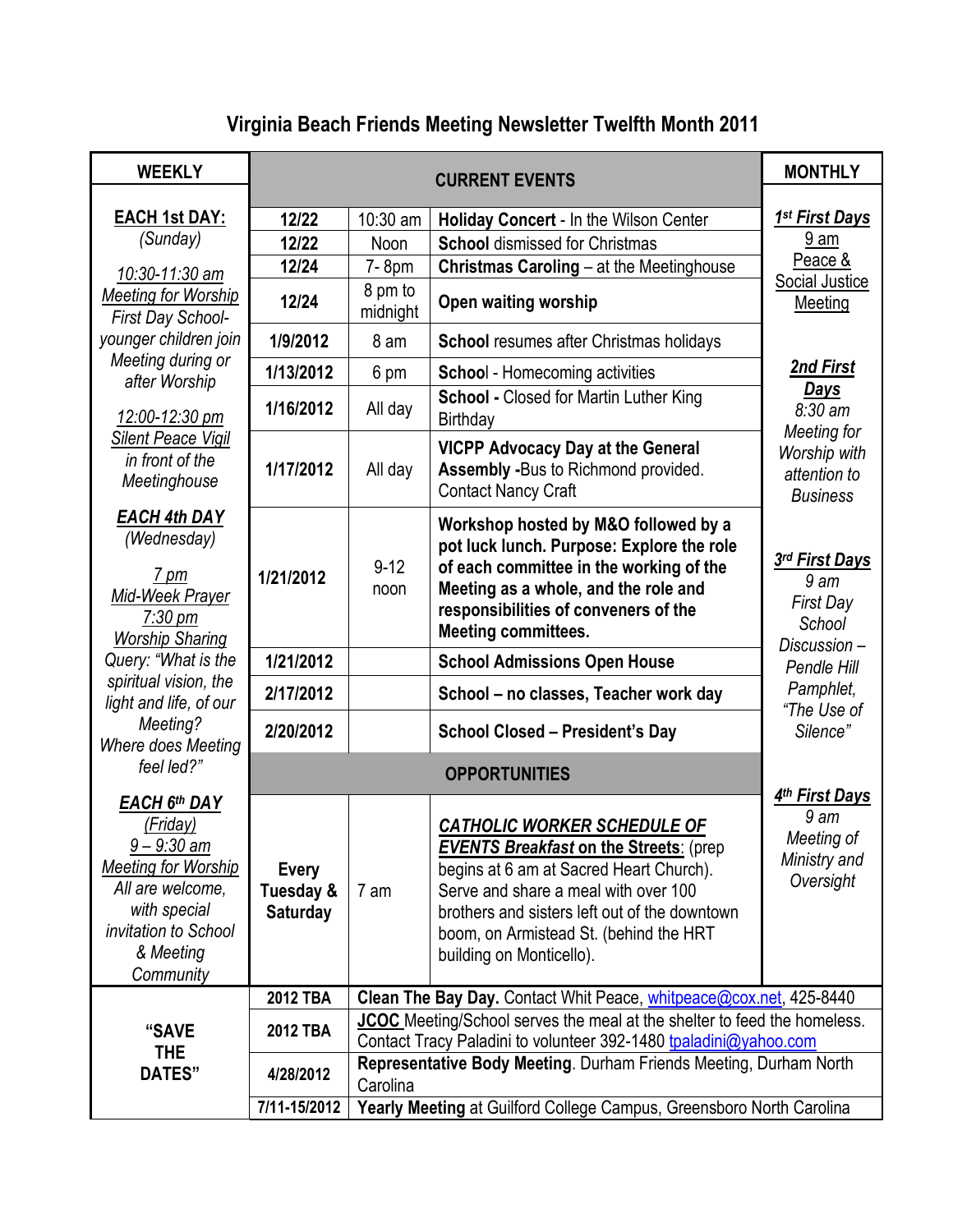**Query #6 to ponder for next month:** *Growth of Our Children: Do we endeavor by example and precept to cultivate in our children a sense of openness and expectancy about life, and to aid them in their growth in spiritual understanding and moral discernment? Do we share with them the faith that guides the practice of Friends, while encouraging them to develop their religious insights as the Spirit of God may lead them?* **Query #5:** *Do we regularly attend our meetings for business, and are they held in a spirit of love, understanding, and forbearance? Do we seek the right course of action in humble submission to the Authority of Truth and in the patient search for a sense of unity under Divine guidance?* 

**Response:** *Only a small group of Meeting members and attenders come to each Monthly Meeting for Business. Those present today feel led to be here. Spirit is moving within Meeting now to seek ways to open and expand the involvement of Meeting members and attenders into deeper levels of Meeting, beyond first day worship. We feel joining together in the joy of sharing will enrich our sense of unity.*

**----------------------------------------------------------------------------------------------------------------------------------------------------- Virginia Beach Friends Meeting for Worship with Attention to Business Twelfth Month 11/2011 Meeting opened** with approximately 14 members and attenders present.

# **Treasurer's Report was delivered and is below:**

|                 | $11th$ month | YTD         | <b>Budget for 2011</b> | YTD % actual vs. budget (should be 91.5%) |
|-----------------|--------------|-------------|------------------------|-------------------------------------------|
| <b>Income</b>   | \$3497.02    | \$23,233.60 | \$24,513               | 94%                                       |
| <b>Expenses</b> | \$599.50     | \$23,235.85 | \$24,736.00            | 94%                                       |

Summary income and expenses (excluding bequests, capital, and HRSD project)

There were significant contributions in November and fewer expenses, so income is now equal to expenses for the year. The details of income and expenses vs. budget are in a spread sheet report available by paper copy. The \$1483.81 storm doors were paid for from the SHCU account directly to Lowe's. A check for \$1214.12 was sent to Steady Footsteps; this included the balance of the meeting's donation (\$175) plus the money raised from the coffee house, the "Prodigal Son" workshop, and misc. others. No important expenses are anticipated for the balance of the year. Members are requested to make any financial donations before the last week in December to assist in closing year end books.

# **Budget and Finance Committee Report:**

The proposed budget for 2012 was passed out to everyone in attendance, and approved as amended today. Business Meeting approves that the finance committee is authorized to make all financial investment decisions, including buying and selling securities, without prior approval of the Business Meeting. As a specific example, the Business Meeting agrees it isn't necessary to pre-approve the finance committee decision to invest \$50,000 in Friends Fiduciary Fund. Business Meeting expects to be kept informed of such decisions at regular meetings. Ministry and Oversight: M and O will sponsor a gathering on 7<sup>th</sup> day (Saturday), January 21, 2012 from 9 AM to Noon. All meeting subcommittee members and conveners are expected to attend, bringing with them a mission statement for their committee. Both education and clarification of committee responsibilities will be the focus of this meeting. A potluck will follow.

**Members of the Peace and Social Justice Committee reported the following updates:** The recent Fair Trade festival was a success, with a presence by Virginia Beach Friends Meeting. Many items were sold to support Steady Footsteps.

# **First Day School Committee presented the following report:**

Think children, youth, and young families and invite them to Meeting and First day School. We are offering ways to cultivate inner peace and from that experience, peace with others in one's family, school and community. We are working on our space downstairs, making it inviting and functional to serve our young people with activities and enjoyable activities. We ask Meeting members and attenders to sign up on the bulletin board to join us with the children and youth on First Day. Bring your Quaker presence and talents you would like to share, for 15, 30 or 45 minutes. Next week we will be tie-dyeing t-shirts which will be made into tote bags to fill with items Gillian and others are collecting to donate to "For Kids". Nancy is working on giving Bibles to our children who do not have them yet, using funds from the Jonathan Barclay Fund.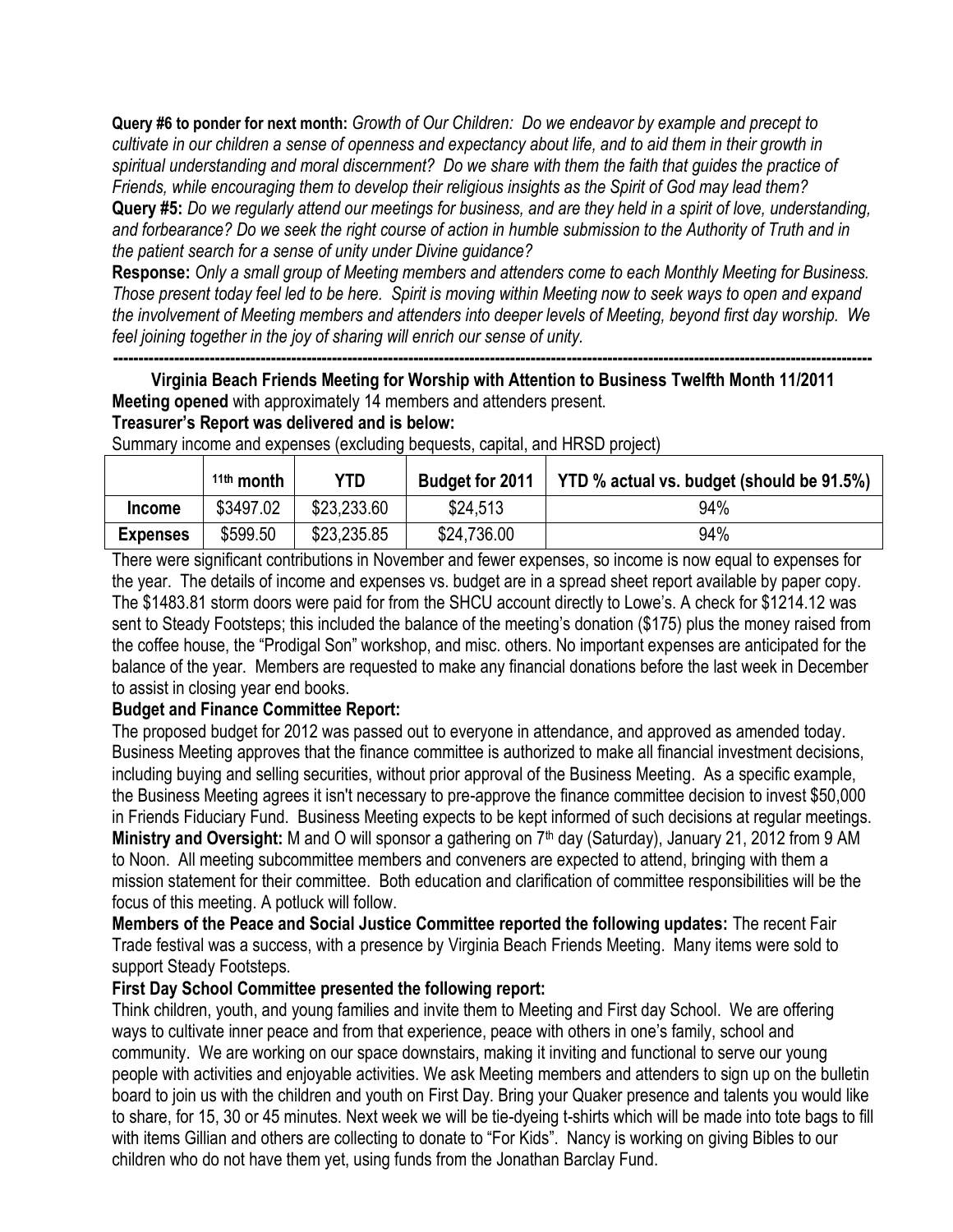# **The Communications Committee reported:**

The committee has not met this month. They are still working on reducing paper copies of the newsletter, speeding up distribution of our minutes and updating the website, with the help and support of M&O and other committees. Members of committees are encouraged to submit information to be included in this public website. Internet access in the Meeting House was discussed and will be explored by the committee.

# **Head of School Report**:

#### **Admissions:**

We admitted a seventh grade boy this week.

There has been a steady stream of inquiries for next year and a few visits recently.

#### **Development:**

We are completely revamping our Homecoming event.

Preparations have started regarding Career Day.

Parent Annual Fund donations are slow to come in.

Teacher donations are doing much better.

Our second quarterly newsletter was sent home Tuesday 22nd November. We are striving to do as many publications as possible in-house.

#### **Maintenance and Safety**

The Fire Marshal saga continues. We were required to cover the wall next to the kiln with fire resistant material. She is also researching who has responsibility for the hydrant. She should have visited campus on the 30<sup>th</sup>.

The city has ordered us to clear the retention pond behind the gym. This is no mean feat.

Work has begun on updating our safety/crisis manual.

# **School Life:**

The gym was a hive of activity during the Book and Giving Fair last week. Basketball is in full swing Our school placed third in the Middle School Forensics competition on Wednesday December 7 at Norfolk Collegiate. We are so proud of our team!

Oyster gardening is in full swing. We would like to keep our Pearl School Status.

Charisse Spencer is T. Jo's substitute while she is on medical leave. T. Charisse is doing well and so is T. Jo!

Eve Ocasio will be working with us on Mondays and Fridays helping us to prepare for our 10-year accreditation process.

# **Staff Development:**

During this week's staff meeting teachers evaluated the Leadership Model.

Five representatives attended the VAIS accreditation workshop in Richmond on Thursday.

It was extremely interesting.

#### **New Business:**

- Meeting decided to invite the Peace and Social Justice Committee to consider the Meeting's membership in the Virginia Interface Center for Public Policy, and bring an answer to our next Meeting for Worship with Attention to Business.
- Meeting decided to host our annual Christmas caroling at the Meeting House from 7 to 8 PM on Christmas Eve, and Open Worship from 8 PM to Midnight. Musicians and singers are specifically invited to lead our joyful noise. All are invited to bring friends and refreshments to share.

# **Meeting closed with a period of silence.**

Judith Stevens, Clerk and Patricia Swan, Recording Clerk